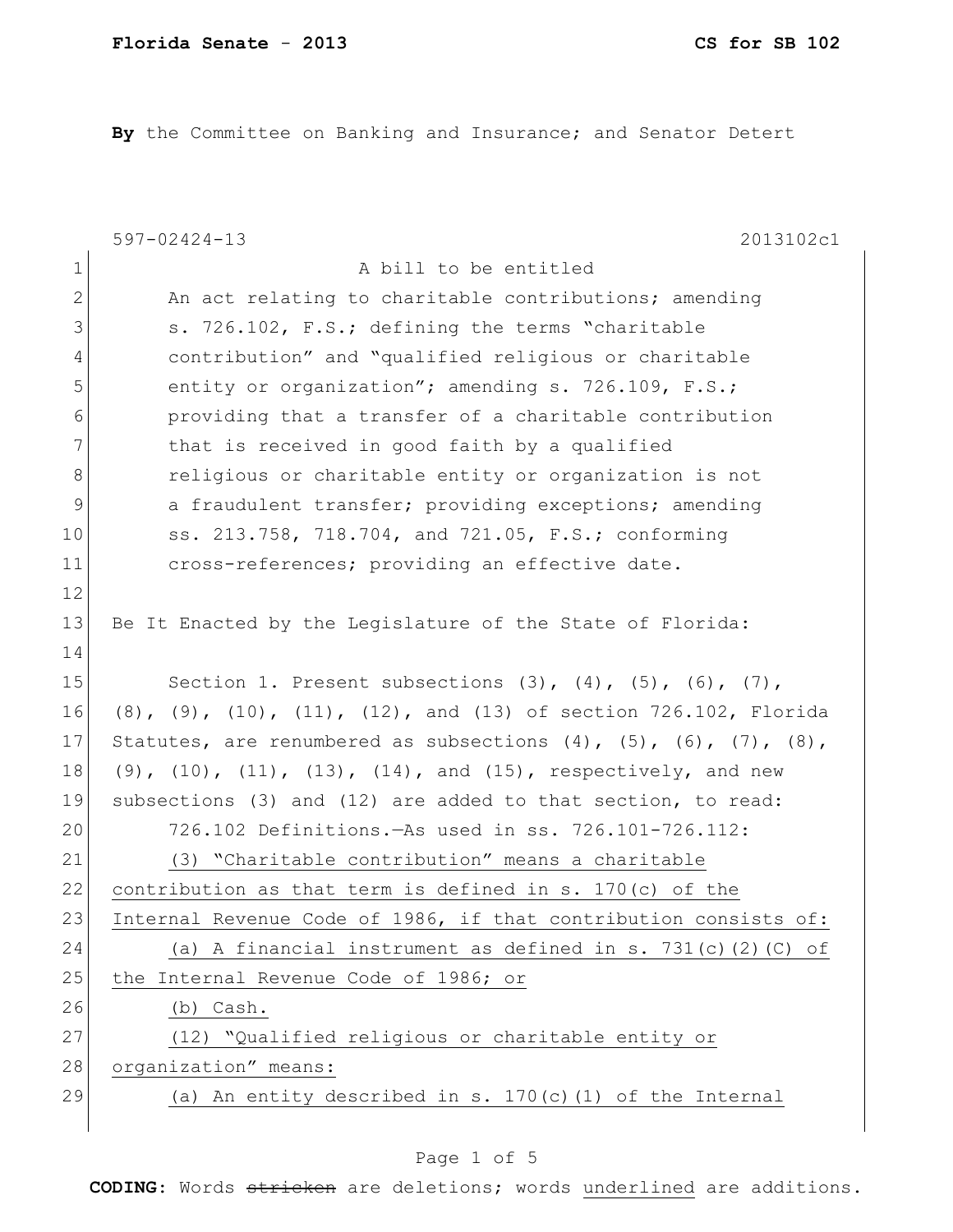597-02424-13 2013102c1 30 Revenue Code of 1986; or 31 (b) An entity or organization described in s. 170(c)(2) of 32 the Internal Revenue Code of 1986. 33 Section 2. Subsection (7) is added to section 726.109, 34 Florida Statutes, to read: 35 726.109 Defenses, liability, and protection of transferee.-36 (7)(a) The transfer of a charitable contribution that is 37 received in good faith by a qualified religious or charitable 38 entity or organization is not a fraudulent transfer under s.  $39$  726.105(1)(b). 40 (b) However, a charitable contribution from a natural 41 person is a fraudulent transfer if the transfer was received on, 42 or within 2 years before, the earlier of the date of 43 commencement of an action under this chapter, the filing of a 44 petition under the federal Bankruptcy Code, or the commencement 45 of insolvency proceedings by or against the debtor under any 46 state or federal law, including the filing of an assignment for 47 the benefit of creditors or the appointment of a receiver, 48 unless: 49 1. The transfer was consistent with the practices of the 50 debtor in making the charitable contribution; or 51 2. The transfer was received in good faith and the amount 52 of the charitable contribution did not exceed 15 percent of the 53 gross annual income of the debtor for the year in which the 54 transfer of the charitable contribution was made. 55 Section 3. Paragraph (c) of subsection (1) of section 56 213.758, Florida Statutes, is amended to read: 57 213.758 Transfer of tax liabilities.— 58 (1) As used in this section, the term:

## Page 2 of 5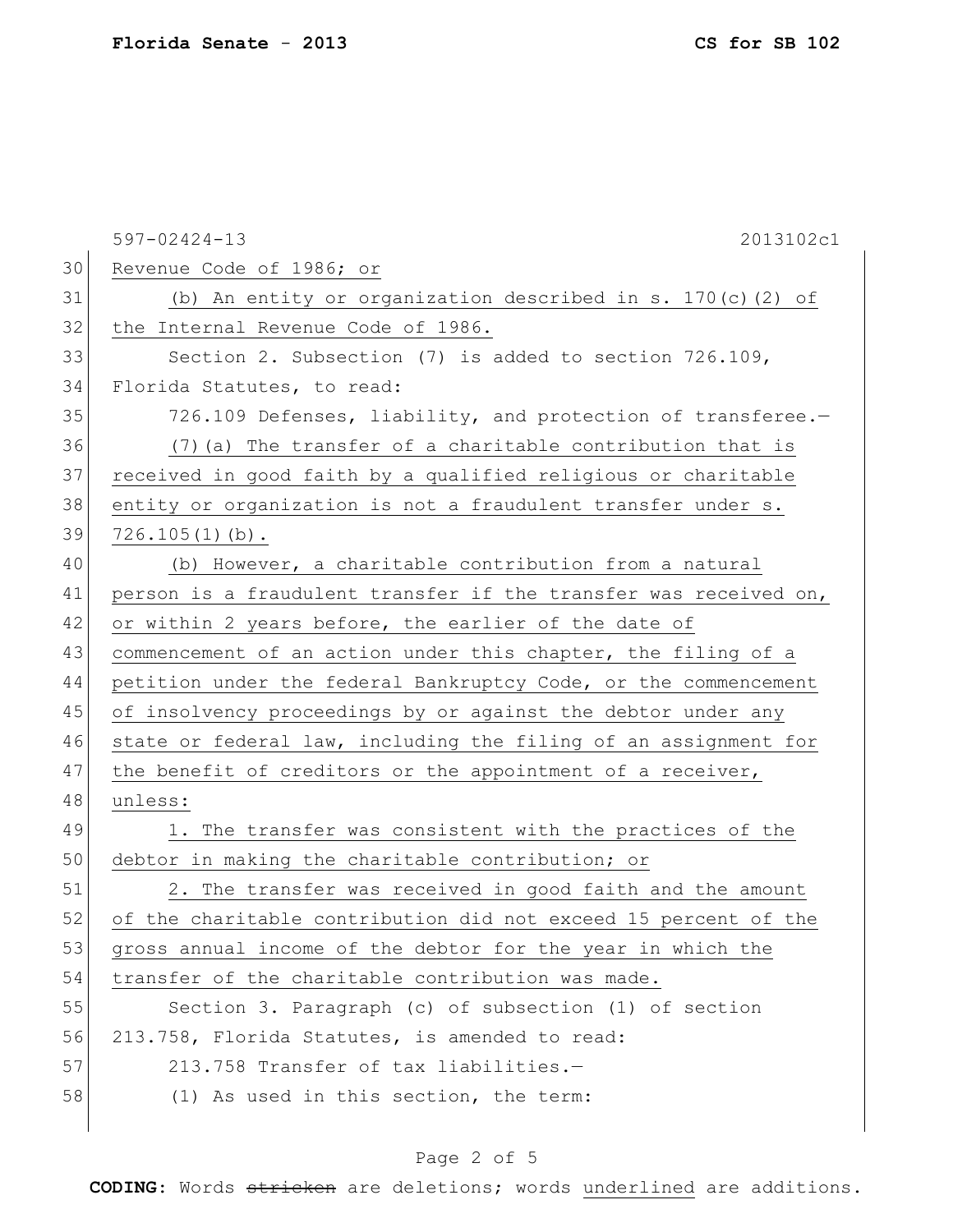|    | $597 - 02424 - 13$<br>2013102c1                                 |
|----|-----------------------------------------------------------------|
| 59 | (c) "Insider" means:                                            |
| 60 | 1. Any person included within the meaning of insider as         |
| 61 | used in s. 726.102 <del>(7)</del> ; or                          |
| 62 | 2. A manager of, a managing member of, or a person who          |
| 63 | controls a transferor that is a limited liability company, or a |
| 64 | relative as defined in s. 726.102 $(11)$ of any such persons.   |
| 65 | Section 4. Subsection (4) of section 718.704, Florida           |
| 66 | Statutes, is amended to read:                                   |
| 67 | 718.704 Assignment and assumption of developer rights by        |
| 68 | bulk assignee; bulk buyer.-                                     |
| 69 | (4) An acquirer of condominium parcels is not a bulk            |
| 70 | assignee or a bulk buyer if the transfer to such acquirer was   |
| 71 | made:                                                           |
| 72 | (a) Before the effective date of this part;                     |
| 73 | (b) With the intent to hinder, delay, or defraud any            |
| 74 | purchaser, unit owner, or the association; or                   |
| 75 | (c) By a person who would be considered an insider under s.     |
| 76 | 726.102 (7).                                                    |
| 77 | Section 5. Subsection (10) of section 721.05, Florida           |
| 78 | Statutes, is amended to read:                                   |
| 79 | 721.05 Definitions. As used in this chapter, the term:          |
| 80 | (10) "Developer" includes:                                      |
| 81 | (a) 1. A "creating developer," which means any person who       |
| 82 | creates the timeshare plan;                                     |
| 83 | 2. (b) A "successor developer," which means any person who      |
| 84 | succeeds to the interest of the persons in this subsection by   |
| 85 | sale, lease, assignment, mortgage, or other transfer, but the   |
| 86 | term includes only those persons who offer timeshare interests  |
| 87 | in the ordinary course of business; and                         |
|    |                                                                 |

# Page 3 of 5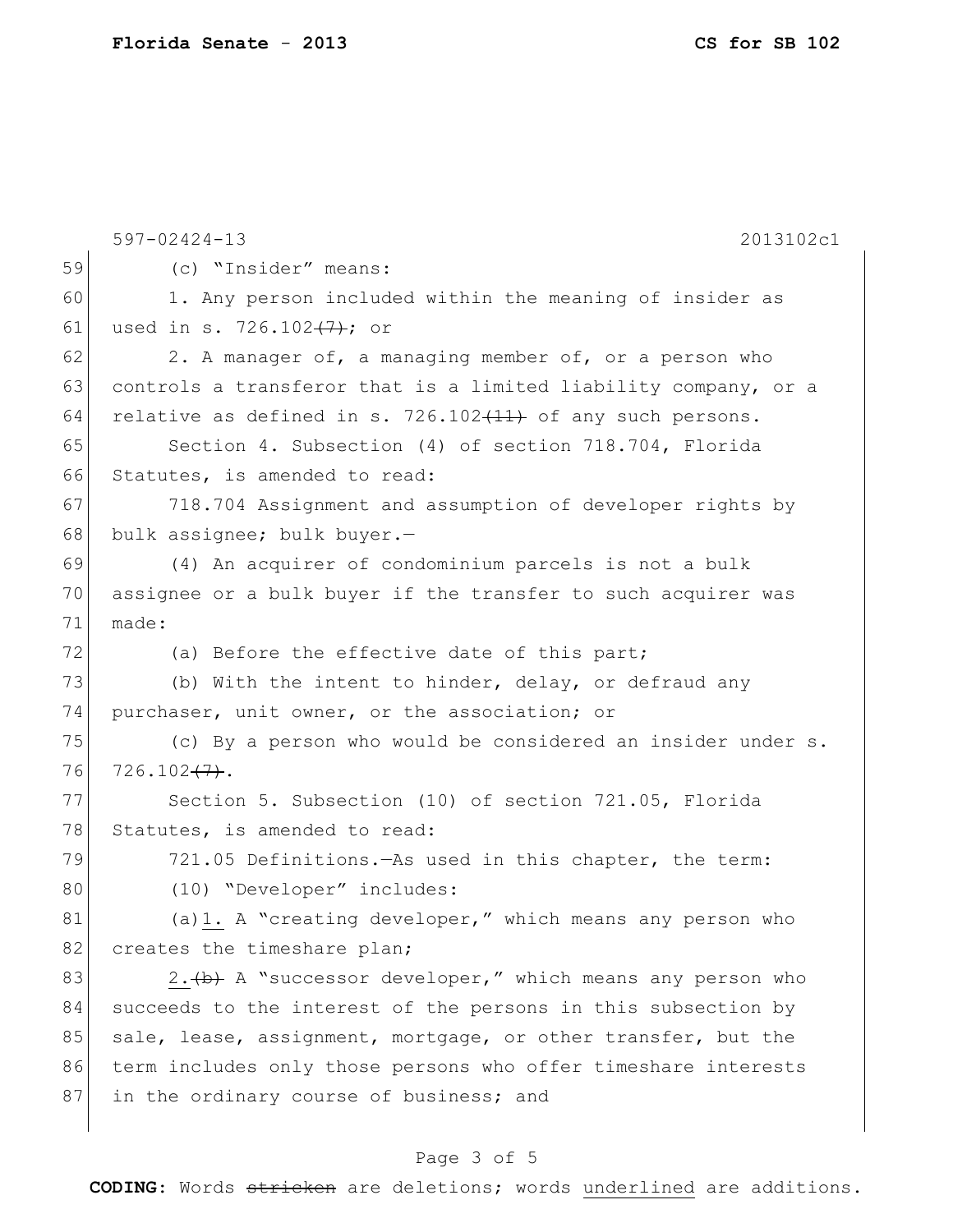```
597-02424-13 2013102c1
88 \vert 3. (c) A "concurrent developer," which means any person
89 acting concurrently with the persons in this subsection with the 
90 purpose of offering timeshare interests in the ordinary course
91 of business.
92 (b) \left(\frac{d}{dt}\right) The term "developer" does not include:
93 1. An owner of a timeshare interest who has acquired the
94 timeshare interest for his or her own use and occupancy and who
95 later offers it for resale; provided that a rebuttable
96 presumption exists shall exist that an owner who has acquired
97 more than seven timeshare interests did not acquire them for his
98 or her own use and occupancy;
99 2. A managing entity, not otherwise a developer, that
```
100 offers, or engages a third party to offer on its behalf, 101 timeshare interests in a timeshare plan which it manages, 102 provided that such offer complies with the provisions of s. 103 721.065;

104 3. A person who owns or is conveyed, assigned, or 105 transferred more than seven timeshare interests and who 106 subsequently conveys, assigns, or transfers all acquired 107 timeshare interests to a single purchaser in a single 108 transaction, which transaction may occur in stages; or

109 4. A person who acquires has acquired or has the right to 110 acquire more than seven timeshare interests from a developer or 111 other interestholder in connection with a loan, securitization, 112 conduit, or similar financing arrangement transaction and who 113 subsequently arranges for all or a portion of the timeshare 114 interests to be offered by a developer one or more developers in 115 the ordinary course of business on its their own behalf behalves 116 or on behalf of such person.

## Page 4 of 5